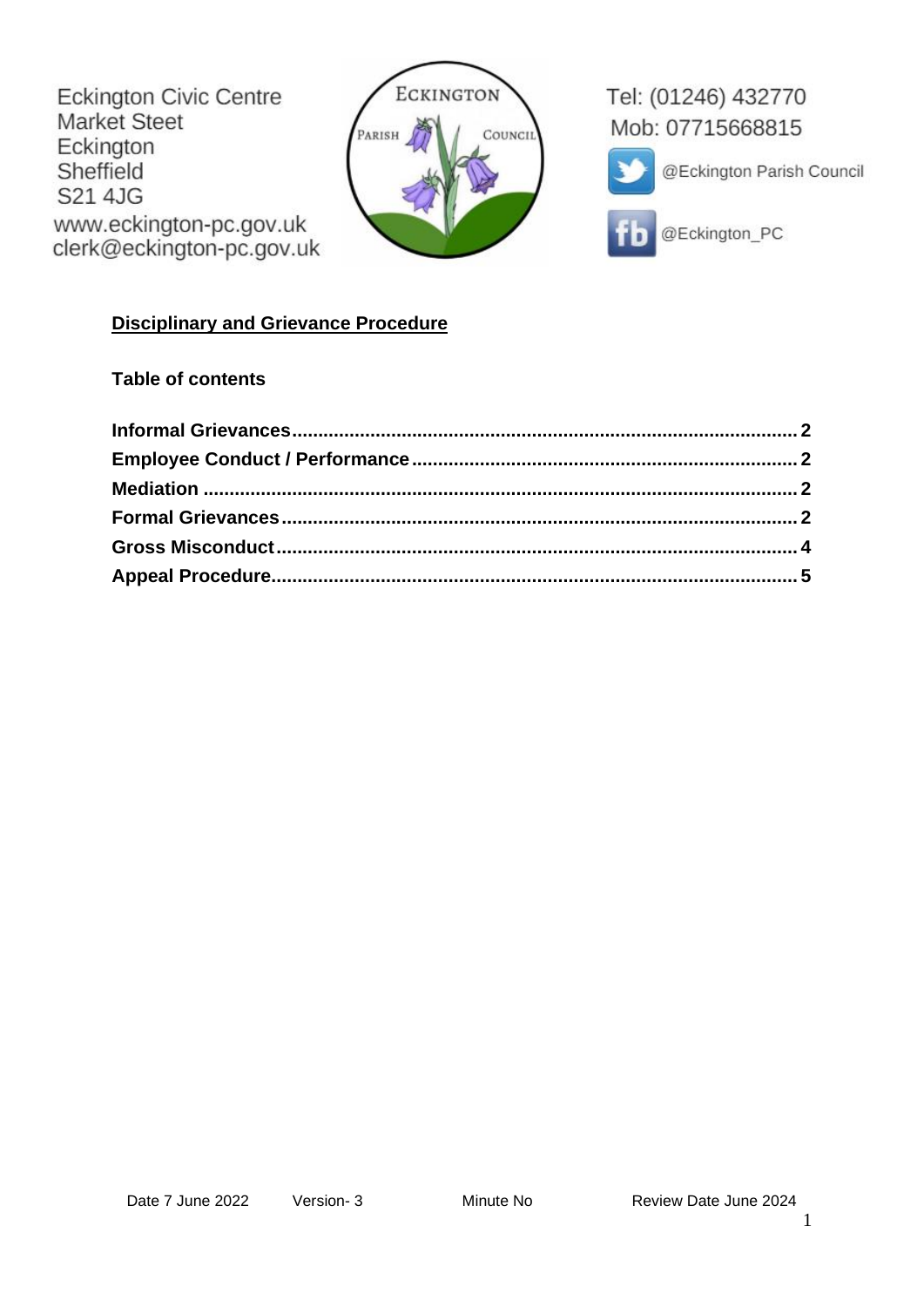#### <span id="page-1-0"></span>**Informal Grievances**

If you are unhappy with an element of your employment with the Council you should initially discuss the matter with the Clerk on an informal basis.

If you are uncomfortable talking to the Clerk, you should approach the Chairman of the Staff Working Party.

#### <span id="page-1-1"></span>**Employee Conduct / Performance**

Should the Clerk be unhappy with either your conduct or performance, they will initially discuss their concerns with you on an informal basis.

The purpose of this meeting will be to provide guidance and support to address the problem. For this reason, notes will be taken during this meeting, and all present will be asked to sign the notes.

The Clerk will facilitate this meeting and it is assumed that there should be no need for the staff member to be accompanied for this informal meeting.

#### <span id="page-1-2"></span>**Mediation**

In the event that an Employee is unhappy with the outcome of the Informal Grievance Procedure, or either party do not feel that performance / conduct issues are being addressed effectively, either an Employee or the Council can request that the matter be subjected to mediation.

This will involve the use of a third-party Mediator. In its simplest form, Mediation will involve the Mediator talking to either party individually, to listen to their side of the issue. If the Mediator feels that a resolution to the problem is possible, a meeting will be arranged between all parties at which the Mediator will set out their assessment of the issues and invite both parties to reach their own resolution.

The resultant action plan should have the agreement and support of both parties, be set out in writing and be signed by all involved in the Mediation process.

# <span id="page-1-3"></span>**Formal Grievances**

In the case of Grievances not being fully resolved at the informal stage, a formal written approach is required to the Council. As a consequence, a formal Grievance Hearing will be held to address the matter, within twenty-eight days of receipt of the Employee's letter.

The Hearing will be conducted by a Panel of between two and three Councillors who will be appointed by the Staff Working Party.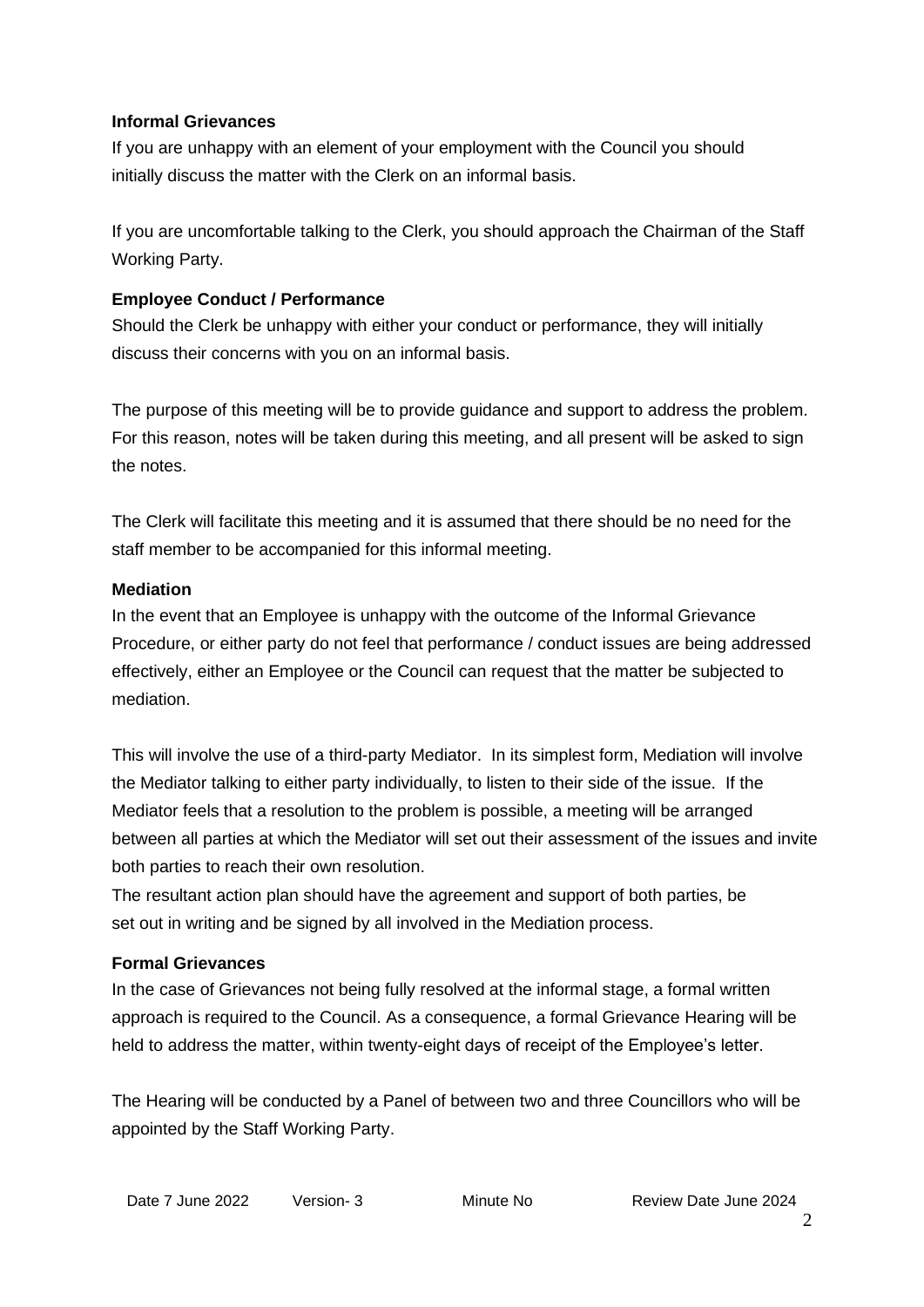At this meeting Employees are entitled – and encouraged – to be accompanied by a work colleague from the Council or Trade Union Representative. Employees will be informed in writing of the outcome of the meeting within seven days.

If the Employee making the grievance is unhappy with the response to the meeting, they can issue an appeal, in writing. This Appeal must be submitted within seven days of receiving the response to the original grievance meeting.

The appeal panel may decide to uphold the decision, substitute a less serious sanction or decide that no disciplinary action is necessary. If it decides to take no disciplinary action, no record of the matter will be retained on the employee's personal file.

The appeal panel's decision is final.

#### Please Note

Any Formal Grievance complaint which concerns the conduct of a Councillor will be addressed as a Code of Conduct complaint by the Council, and will be referred to the District Council's Monitoring Officer. This Council will not address the Employee's Formal Grievance against an Elected Member. It will be addressed by the Monitoring Officer.

Formal Discipline Formal Discipline (for Staff with two or more years continuous employment) If an issue regarding an employee's conduct, behaviour or performance isn't fully addressed by informal discussions, the Staff Working Party will appoint a Disciplinary Panel of three Councillors to pursue the matter through its formal Disciplinary Procedures. Typical examples of areas of concern may be poor performance, unacceptable and unexplained absenteeism, poor conduct and behaviour at work, or lack of capability by an Employee to carry out their job.

This is a four-step procedure, which increases in the severity of its outcome if the issue isn't resolved at the previous step. Each step involves a formal meeting between the Employee and a Disciplinary Panel, at which the Employee will be given every opportunity to put their side of the issue. Meetings will be conducted as soon as reasonably possible after the incident(s) which are being investigated to ensure that facts and witness statements are clear and up to date. At this meeting Employees are entitled - and encouraged - to be accompanied by a work colleague from the Council, or trade union representative.

If the allegation of misconduct is proven, the meeting may result in the following action being taken by the Council against the Employee:

Date 7 June 2022 Version- 3 Minute No Review Date June 2024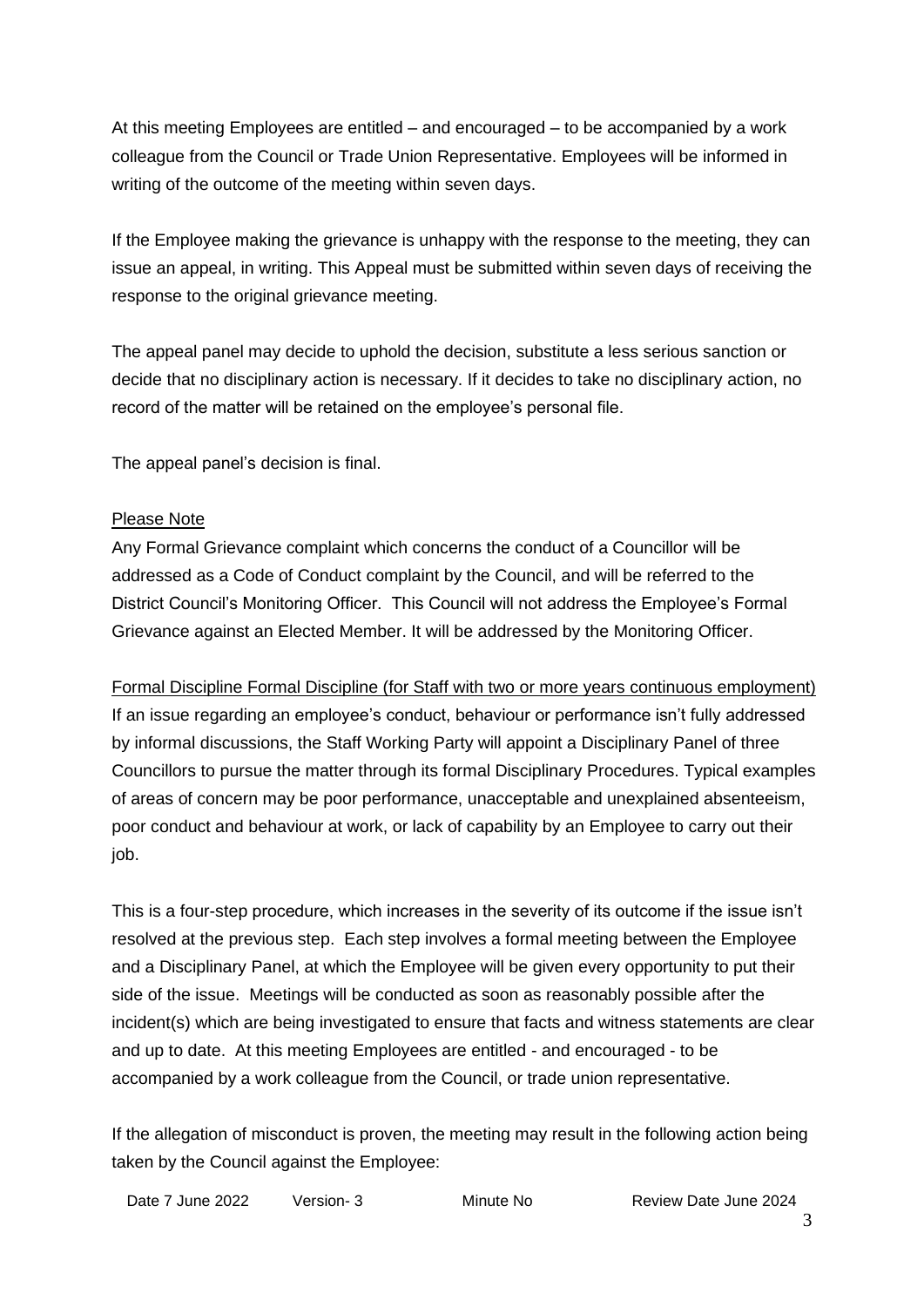| STEP No | <b>ACTION TAKEN</b>   | <b>LIVE PERIOD</b>   | <b>RESPONSIBLE</b>        |
|---------|-----------------------|----------------------|---------------------------|
|         |                       |                      |                           |
|         | Formal Oral Warning   | Six Months.          | <b>Clerk</b>              |
| 2       | <b>Formal Written</b> | <b>Six Months</b>    | <b>Clerk</b>              |
|         | Warning               |                      |                           |
| 3       | Final Written Warning | <b>Twelve Months</b> | <b>Clerk</b>              |
| 4       | Termination of        | N/A                  | <b>Disciplinary Panel</b> |
|         | Contract of           |                      | made up of Staff          |
|         | Employment            |                      | <b>Working Party</b>      |

Particularly severe acts of in discipline may result in the Disciplinary Panel bypassing Steps 1 & 2.

Employees will be informed by letter that they are required to attend a formal disciplinary meeting. This letter will include details of the allegation they are to answer, the date, time and venue of the meeting, and also inform them of their right to be accompanied by a work colleague from the Council, or Trade Union representative if they hold such membership.

# <span id="page-3-0"></span>**Gross Misconduct**

Acts of Gross Misconduct, if proven after an appropriate investigation by the Clerk and Disciplinary Hearing, will result in dismissal without notice.

Employees accused of Gross Misconduct will be suspended on full pay and receive a written invitation to a Formal Disciplinary Hearing, giving them details of the allegation they are to answer, the date, time and venue of the meeting, and also inform them of their right to be accompanied by a work colleague or trade union representative. The letter will provide a minimum of 2 working days prior notice to the meeting.

The Management recognises the following as acts of Gross Misconduct.

- 1 Theft.
- 2 Abusive or threatening behaviour of any nature.
- 3 Being under the influence of alcohol or drugs.
- 4 Dishonesty in dealings with Management.
- 5 Sexist, racist or any other behaviour against an individual, which could be classed as creating a hostile, intimidating or threatening environment.
- 6 Breach of confidentiality.
- 7 Failing to carry out reasonable Management instructions.
- 8 Fighting and acts of aggression.

|  | Date 7 June 2022 | Version-3 | Minute No | Review |
|--|------------------|-----------|-----------|--------|
|--|------------------|-----------|-----------|--------|